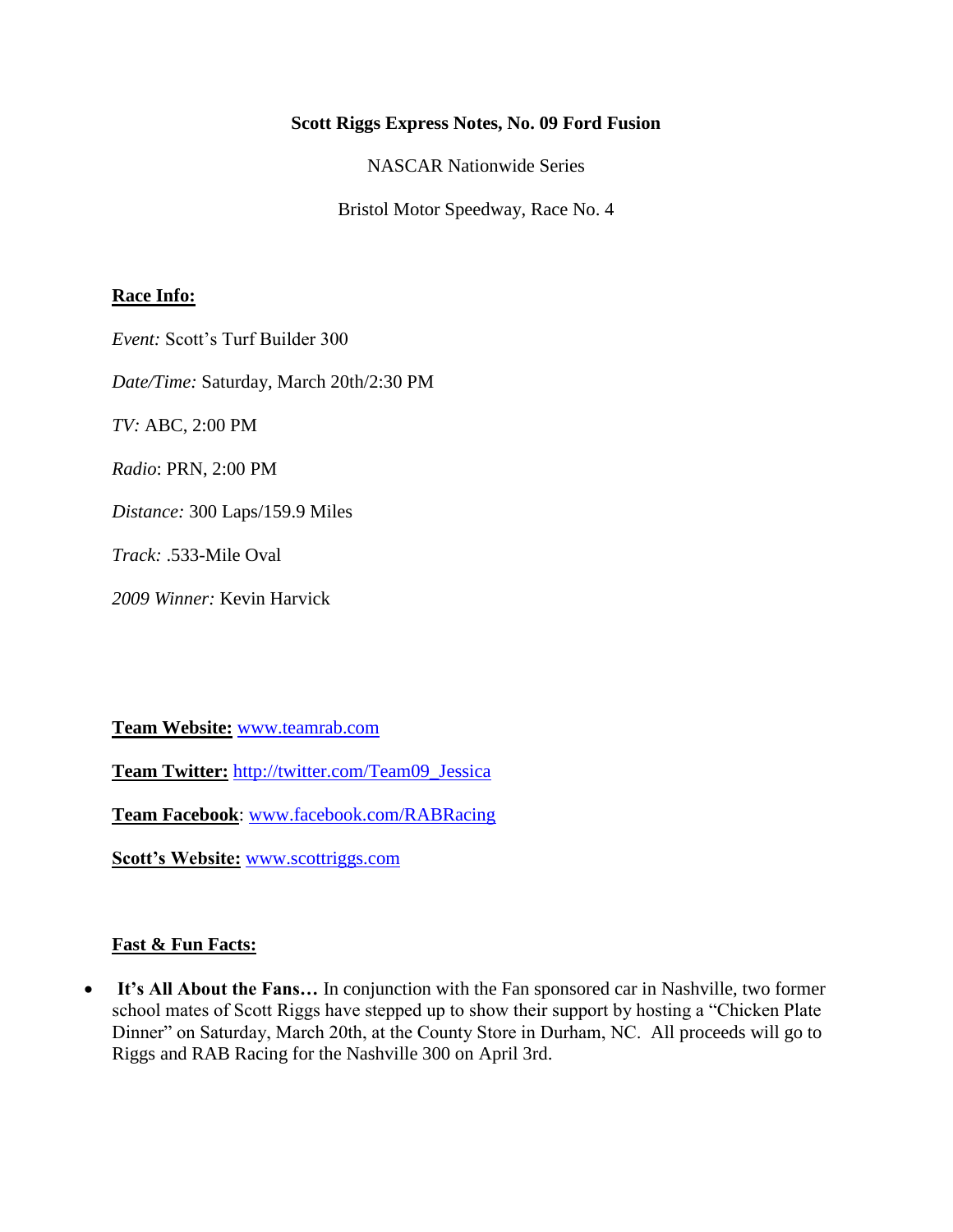**On Board with Riggs and RAB Racing:** The No. 09 Ford Fusion will carry an in-car camera during the Scott's Turf Builder 300 this weekend, so get up to speed with the sophomore team as they go 300 laps around Bristol Motor Speedway.

**A Look Back-Las Vegas**: Scott Riggs, who started 20th, piloted the No. 09 Ford Fusion to the team's best series finish of 14th in just his 3rd start behind the wheel with RAB Racing. The 39 year-old veteran also led his first lap of competition in 2010 and "cashed-in" on a top-10 spot in the NASCAR Nationwide point standings.

**Luck of the Irish:** St. Patrick's Day is Wednesday, March 17<sup>th</sup>. This day is normally associated with everything Irish from the color green to shamrocks and good luck. Scott Riggs isn't Irish, but he would like to continue what he considers to be a "good start" to the 2010 season by bringing home RAB Racing's first top-10 finish. In just his first three races of the season, Riggs has brought home two of RAB Racing's best finishes; 15th at Daytona and 14th at LVMS. With three top-10's in five NASCAR Nationwide Series starts at the .533-mile oval, he shouldn't need a four leaf clover.

**March Madness:** Bristol is the only race on the 2010 NASCAR Nationwide Series schedule in March and RAB Racing heads to "Thunder Valley" for the Scott's Turf Builder 300 in the highest points position the team has ever held heading into the 4th event of the season. Currently, Scott Riggs sits  $10<sup>th</sup>$  in driver point standings and Robby Benton, owner of the No. 09 Ford, is 12th. The No. 09 Ford is currently the only un-sponsored car inside the top-12.

**Scott Riggs at "Thunder Valley":** Riggs has 15 starts at "Thunder Valley" in the NASCAR Sprint Cup Series and NASCAR Nationwide Series. The Bahama, NC native has one pole, one top-5, five top-10's and has led 56 laps.

# **In The Loop…**

• Driver Rating... Riggs has a 116.7 Driver Rating-leading fellow NNS driver Kevin Harvick by a 4.7 margin. The driver rating is a formula that combines the following categories: wins, top-15 finishes, average running position while on the lead lap, average speed under green, fastest lap and lead lap finishes. The maximum a driver can earn during a race is 150.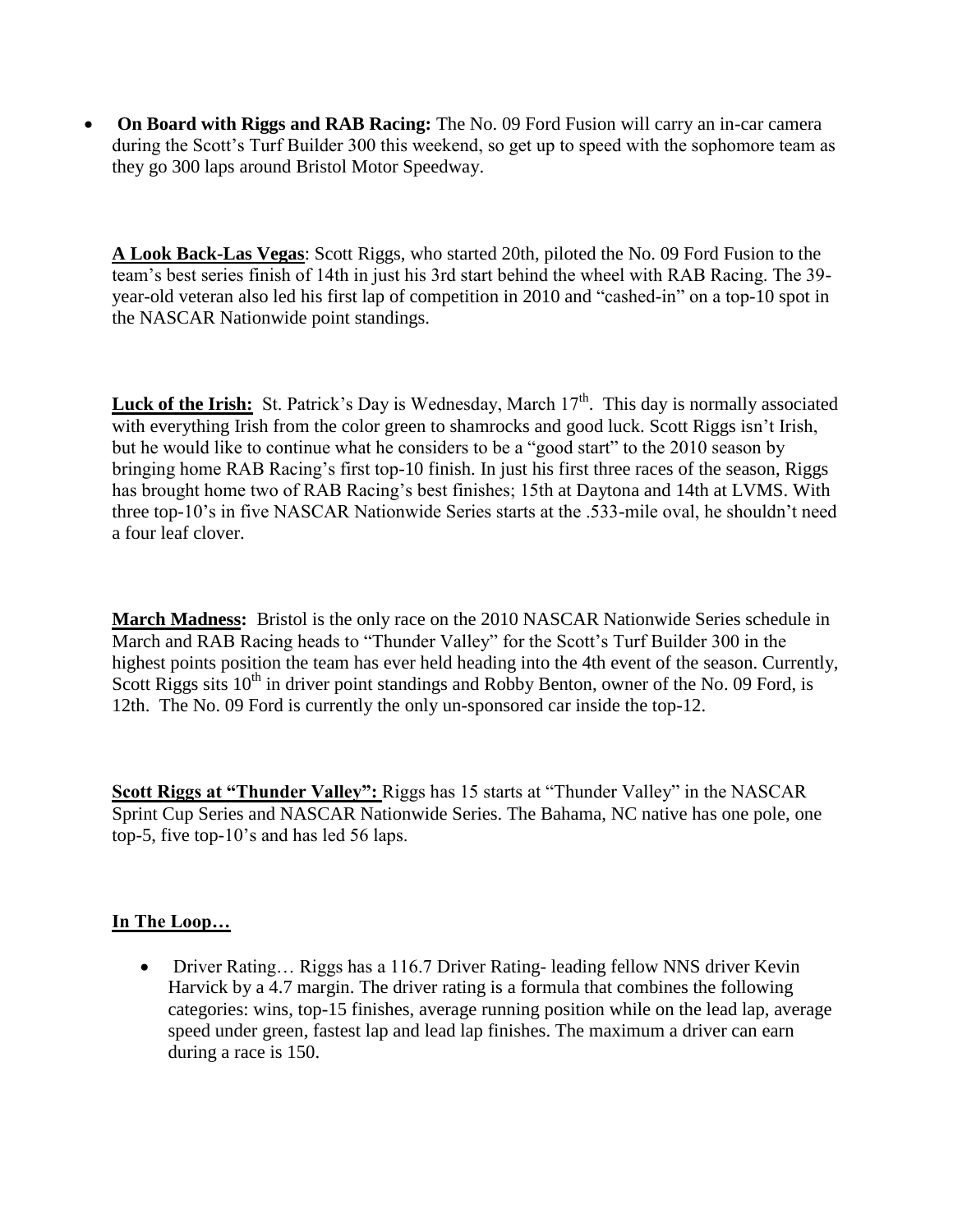• Average Running Position... According to NASCAR's loop data statistics, Riggs leads the average running position category with a 5.977 ARP. The ARP is derived from taking the sum of a driver's position on each lap and dividing it by the number of laps in each race.

**Put Your Name In The Fast Lane:** Scott Riggs fans have spoken…The dedicated culmination of Scott Riggs fans would like to reach out in support of the veteran driver in a unique fan-driven opportunity to "Sponsor Scott" in the upcoming Nashville 300 on April 3rd at Nashville Superspeedway. To get your name in the Fast Lane log onto [www.teamrab.com.](http://www.teamrab.com/)

**This Week's No. 09 Ford:** Scott Riggs will pilot chassis No. 024 in the Scott's Turf Builder 300 at Bristol Motor Speedway. This is a former Roush-Fenway Racing chassis that Matt Kenseth drove to victory lane in 2006 at Bristol.

**Food City Race Night:** Riggs will join fellow NASCAR Nationwide Series drivers for Food City Race Night at BMS on Friday, March 19th. Riggs will take part in an autograph session from 7:00-8:00 PM

# **Quoting Scott Riggs:**

### **St. Patrick's Day is Wednesday, March 17th. St. Patrick's Day is associated with everything Irish from the color green to shamrocks and good luck. Would you consider Bristol a place where you need good luck?**

**"**Maybe, the main thing is you just don't want to be at the wrong place at the wrong time and get caught up in someone else's trouble."

### **In racing, the color green is considered bad luck. Do you have any reservations with the color green in racing?**

"No, I'm not superstitious by any means and I would take a green paint scheme with a new sponsor any minute."